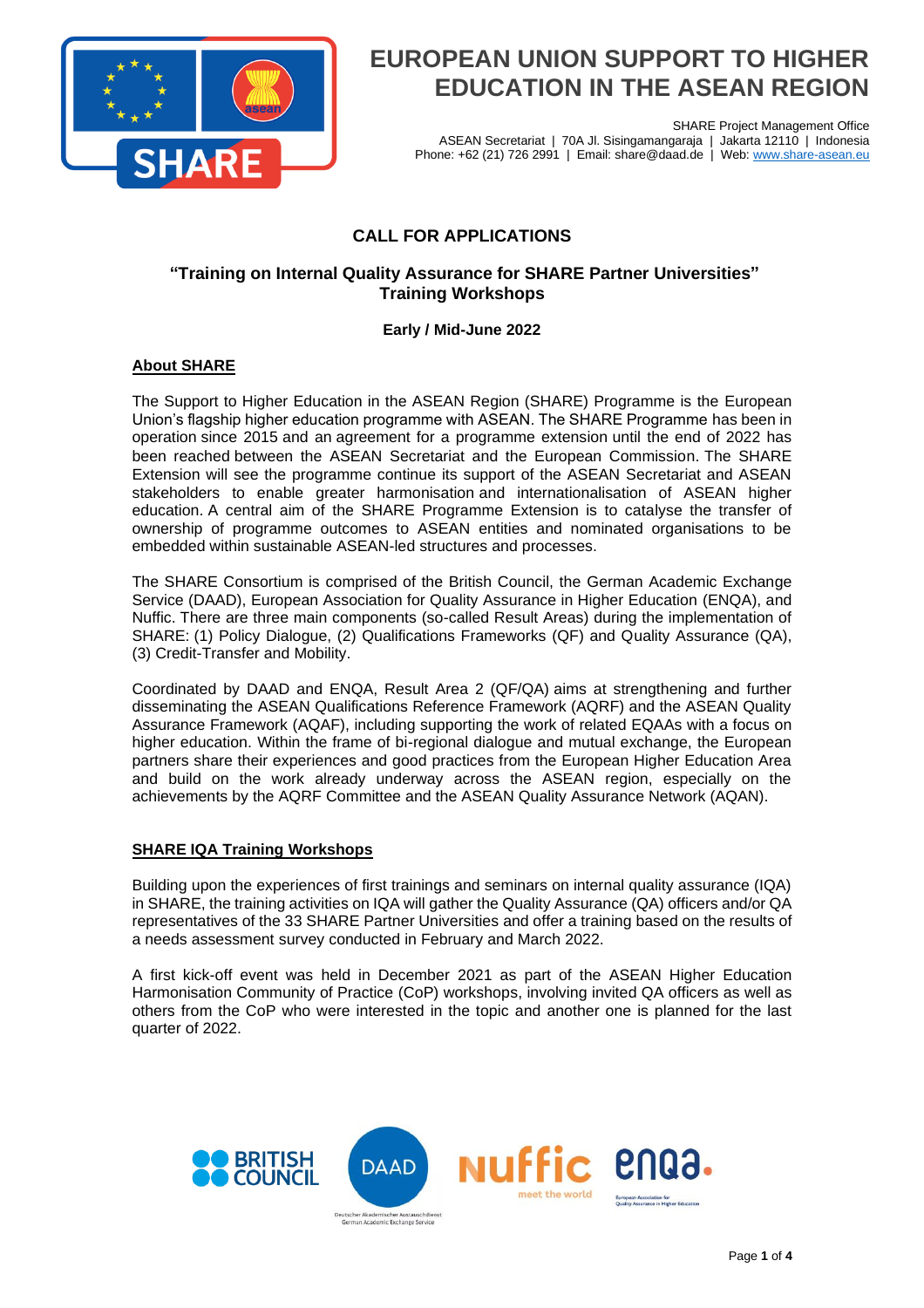

SHARE Project Management Office<br>garaja | Jakarta 12110 | Indonesia ASEAN Secretariat | 70A Jl. Sisingamangaraja | Phone: +62 (21) 726 2991 | Email: share@daad.de | Web: [www.share-asean.eu](http://www.share-asean.eu/)

SHARE is inviting HEI personnel responsible for Quality Assurance at the 33 SHARE partner universities to participate in the IQA Online Training, to be held over several days in the week of 6-10 June 2022 and / or in the week of 13-17 June 2022 (exact dates to be confirmed in due course).

## **Objectives of the IQA Training Workshops**

The Internal Quality Assurance (IQA) Training aims to:

- Provide inputs and a platform for discussion on the concept of quality as well as the different QA models in higher education;
- Support a better understanding of the regional and global trends in (I)QA;
- Offer an insight and practical knowledge on current practices in IQA processes (e.g. monitoring processes, information management, preparation of external reviews);
- Provide a platform to reflect on efficiency of workflows of QA centres, functions as QA manager and the roles and responsibilities of different higher education stakeholders;
- Offer a platform for Higher Education personnel responsible for quality assurance processes to exchange perspectives and experiences;
- Aims to help participants implement concrete QA activities or projects, taking into account theories of quality culture and change management.

## **APPLICATION PROCESS**

## **Eligibility**

- ➢ The IQA Training is open for individual applicants **(dedicated QA staff) from the 33 SHARE partner universities**<sup>1</sup> across the ASEAN region. Endorsement from university/institutional leadership is required.
- $\triangleright$  Applicants must provide a brief description for (a) follow-up activity(-ies) (to be implemented sometime in the future after completing the SHARE IQA Training) at the applicant's home institution that will benefit the QA system and processes (e.g. a dissemination training, workshop, etc.). There are no restrictions or limitations on the type of activities that can be carried out. 2
- $\triangleright$  There are no restrictions on the number of personnel applying from the same institution. The same activity plan/outline can be submitted as part of the individual application. However, a **letter of support from university/institution leadership for each applying individual is required**.

<sup>2</sup> Please provide this description in Annex 1 (Application Form).



<sup>&</sup>lt;sup>1</sup> The list of SHARE Partner Universities is available on the last page of this Call for Applications.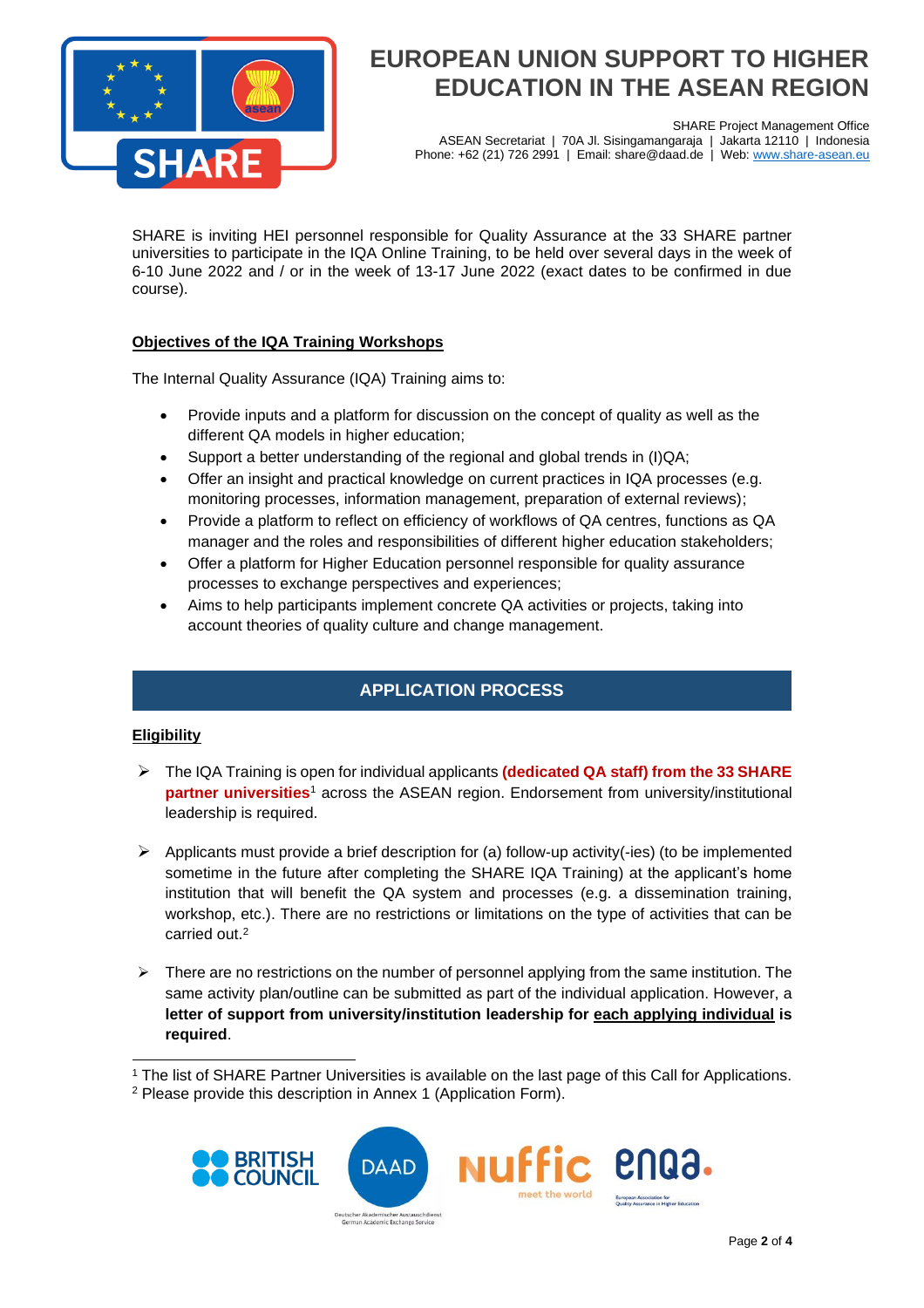

SHARE Project Management Office

ASEAN Secretariat | 70A Jl. Sisingamangaraja | Jakarta 12110 | Indonesia Phone: +62 (21) 726 2991 | Email: share@daad.de | Web: [www.share-asean.eu](http://www.share-asean.eu/)



## **Provisional Timeline**

| Date/Month                                                                                                                          | <b>Activity</b>                                  |
|-------------------------------------------------------------------------------------------------------------------------------------|--------------------------------------------------|
| March 2022                                                                                                                          | Call for Applications published and disseminated |
| 10 <sup>th</sup> April 2022                                                                                                         | Deadline to submit application                   |
| Mid-April 2022                                                                                                                      | Selection of applications                        |
| Early May 2022                                                                                                                      | Announcement of selection results                |
| Several days in the week(s) of<br>6 <sup>th</sup> June 2022 and / or the<br>week of 13th June 2022<br>(exact dates to be confirmed) | IQA Training                                     |

## **HOW TO APPLY**

To apply for participation in the IQA Training, please submit the following documents:

- a. Completed Application Form (Annex 1)
	- General Information on the Applicant
	- Organisation chart/Explanation of the University's QA structure or its QA unit
	- **Description of Proposed Activity**
- b. Curriculum Vitae of the Applicant
- c. Letter of Support (with signature and stamp from university leadership) from the applicant's institution (Annex 2)

via e-mail to **[share@daad.de](mailto:share@daad.de)** with the subject: **[***Name of Applicant***]** *\_***SHARE IQA Training**  by Sunday, 10 April 2022 **by the extended deadline: Sunday, 24 April 2022.**

Please check and submit all the required documents. All incoming complete applications will undergo a selection process and the results of the selection for IQA Training will be available in **April 2022**. Successful applicants will receive further notification from the SHARE Programme.